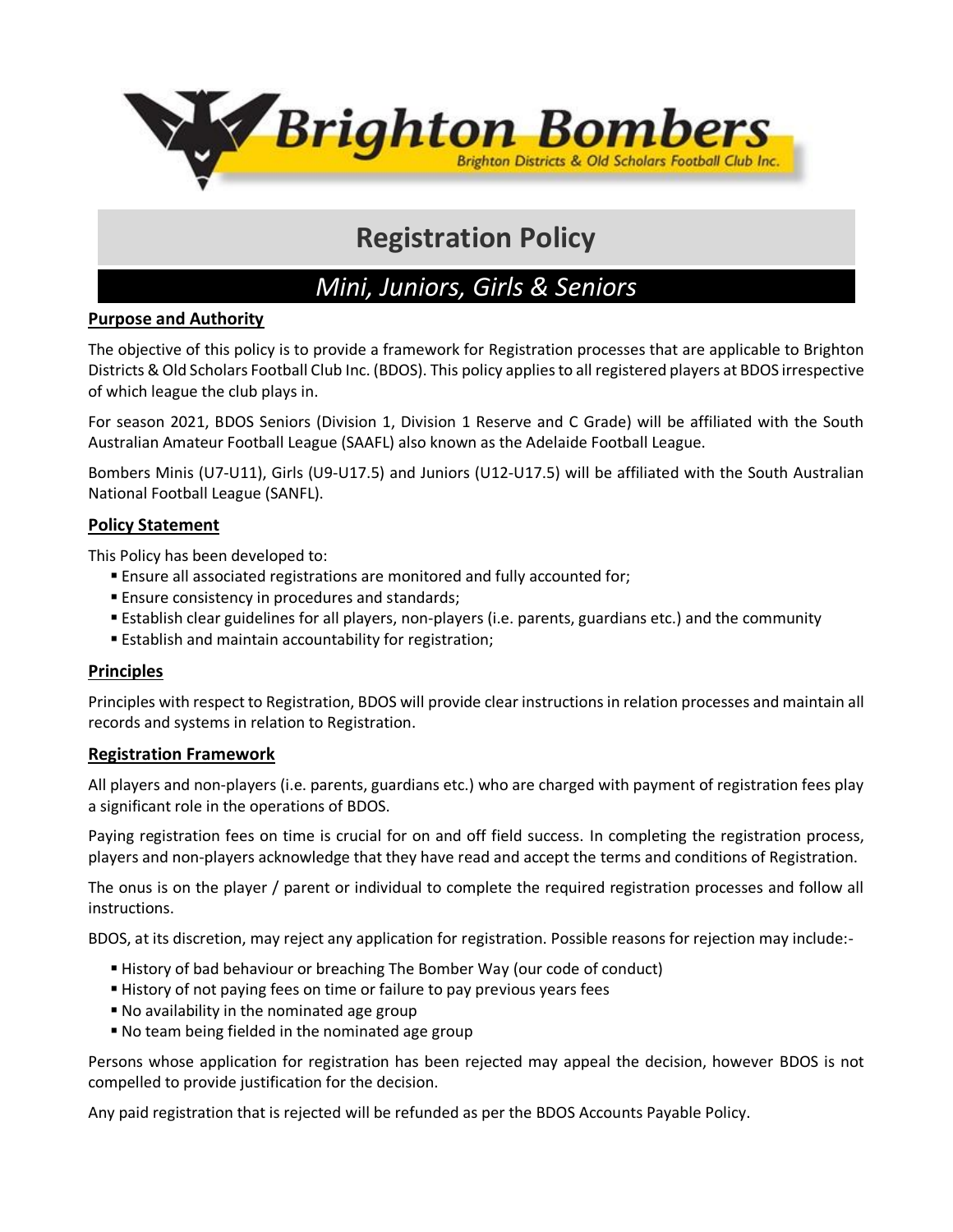### **Pre-Season Registrations**

Information pertaining to pre-season registration will be communicated by the club via normal communication mediums.

- **First preference is given to players from the last season**
- Second preference is given to siblings of players from the last season
- Third preference is given to other enquiries and applications on Registration / Information Day

## **SANFL (Minis – U7 to U11, Girls – U9 to U17.5 and Juniors U12 to U17.5) – Guidelines**

BDOS complies with the SANFL Juniors Competition Rules, Regulations and Policies.

Key points of note:-

- Any party wishing to play with an affiliated club must complete an on-line application. No player can play in a SANFL competition until the on-line registration has been completed.
	- All new players must provide proof of age documentation *(i.e. birth certificate, passport, student photo ID, legal documentation certifying proof of age, letter confirming age signed by the school Principal etc.)*
- Original documentation must be sighted by the Club's Registrar(s) and a copy retained for club records
- The playing of ineligible players is treated seriously and penalties will apply for any breach of the Rules

Please refer to [www.sanfl.com.au/rules-regulations](http://www.sanfl.com.au/rules-regulations) for the complete outline.

#### **Adelaide Football League (Seniors – referred to Division 1, Division 1 Reserves and C1) – Guidelines**

BDOS complies with the Adelaide Football League Rules, Regulations and Policies.

Information pertaining to player registration and transfers can be found at [www.adelaidefootball.com.au/player](http://www.adelaidefootball.com.au/player-registrations-transfers)[registrations-transfers.](http://www.adelaidefootball.com.au/player-registrations-transfers)

#### **Fees**

Registration payments for ALL Players are due upon registration, as outlined on a payment invoice  $-$  or  $-$  as communicated directly.

Financial hardship requests will be considered upon completion and submission of the Negotiated Payment Form. Once agreed, payments are to be finalised by August 1 of the year of play. Only the President, Secretary and Treasurer can approve Negotiated Payment Plans.

Full fees are applicable to all players, irrespective of how many weeks they attend training or how many rounds they have played.

Any players who possess a debt from the previous season will not be allowed to register for the new season until all debts are paid in full. Clearances to play for another club will also not be provided to any player that has an unpaid debt with BDOS.

Should a Mini player be progressed to a Junior player (i.e. not play in the appropriate year level and has appropriate dispensation etc.) the registration fee applied will be at the lower grade (i.e. whichever is the lessor).

Any 'A' Grade players who possess a debt from the previous season will not receive any match payments (instead, the applicable amounts will be deducted from their outstanding debt).

BDOS will enforce a strict 'no pay – no play' outline. Should payments not be received or arrangements agreed and put in place, players will not be permitted to play.

BDOS – preferred options for registration payments are outlined on the payment invoice.

Reference should also be made to the BDOS Debt Recovery Policy.